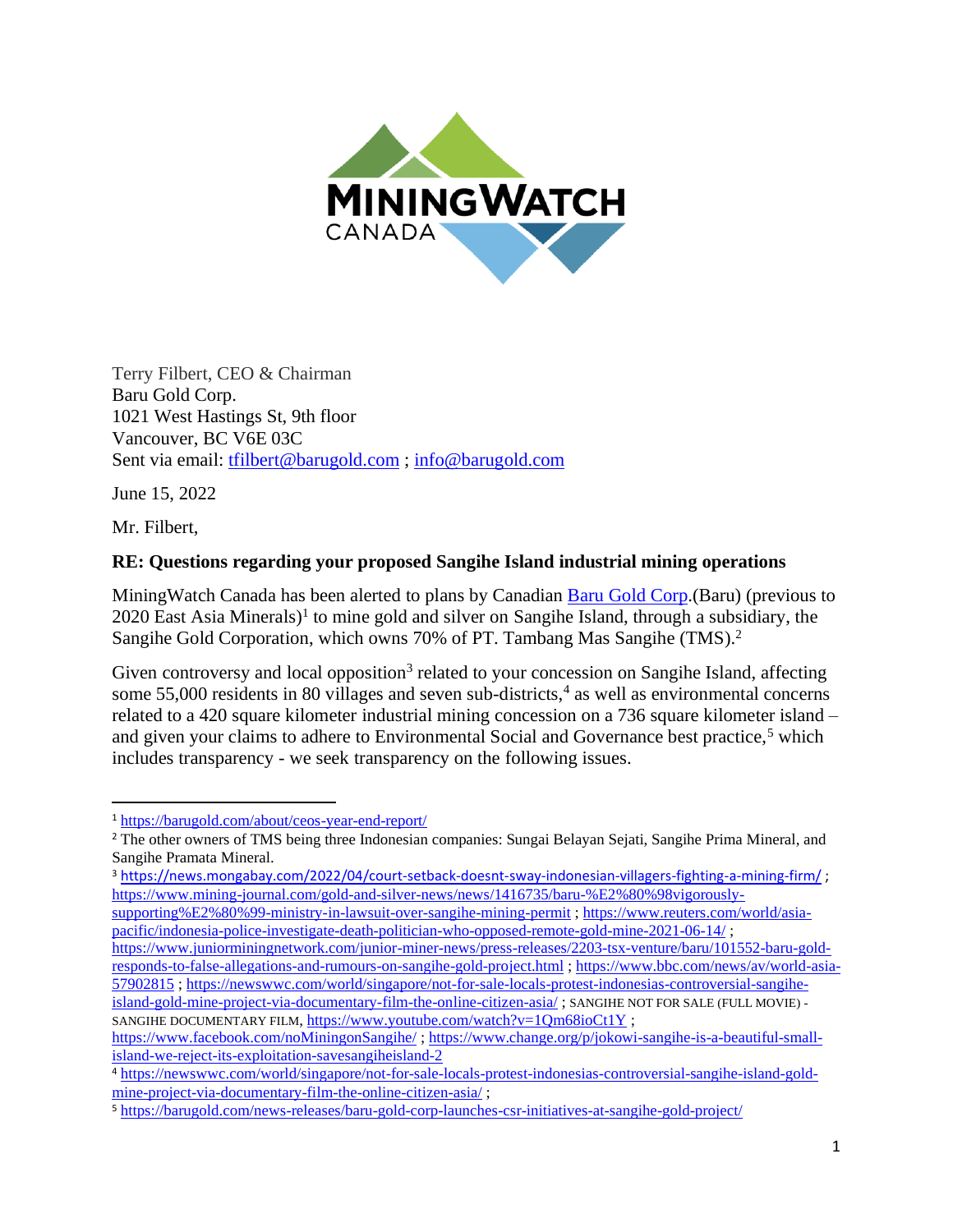**1) Permitting history** – It appears that the Contract of Work (CoW or KK) now held by TMS dates to April 28, 1997,<sup>6</sup> was inactive through August 30, 2009 and reactivated on August 31, 2009.<sup>7</sup> It is our understanding that Constitution Law UU 4/2009<sup>8</sup> was ratified and enforced on January 12, 2009 and requires companies to apply for a Mining Business Permit (IUP)<sup>9</sup> and to apply for an adjustment of existing CoWs to meet the requirements of current legislation within one year. 10

*Can you provide dated evidence that Baru/TMS applied for and received an IUP and the required adjustment of the 1997 CoW within the required time limit of one year?* 

*Mining on a small island* - In December 2010, seemingly in contradiction of Constitution Law UU 4/2009, the Minister for Energy and Mineral Resources issued a Decree<sup>11</sup> granting TMS a CoW Exploration Activity Stage, while reducing the concession area to 82.080 ha. <sup>12</sup> Although in 2018 the concession was reduced further to the current 41.810 ha, this still exceeds the maximum 25k ha allowed by mining law UU 3/2020. Furthermore, this CoW also appears to be in contradiction to Article 35(k) of Constitution Law UU 27/2007 (later amended by Constitution Law UU 1/2014) concerning the Management of Coasts and Small Islands, which states that no one is allowed to exploit minerals on small islands; those with a land area of less than 2.000 square kilometers.

*Can you provide evidence that Baru/TMS has a permit from the Minister for Oceans and Fishery to utilize the small island of Sangihe for industrial mining?*

The Ministry for Energy and Minerals apparently later found the TMS CoW to be invalid and/or called for a cessation of activities four times between September 2016 and November 2019.<sup>13</sup>

<sup>6</sup> On April 28, 1997, the Ministry of Energy and Mineral Resources signed a Contract of Work with PT TMS regarding the development of gold commodity mineral resources located in Sangihe Talaud Regency. In 1997 Sangihe Talaud Regency had not been divided into separate regencies, i.e. Sangihe Islands Regency, Talaud Islands Regency and Sitaro Islands Regency (Siau, Tagulandang, Biaro).

<sup>7</sup> The TMS Contract of Work was reactivated by the Minister of Energy and Mineral Resources with No.

<sup>2511/30/</sup>DJB/2009 dated 31 August 2009.

<sup>8</sup> I will refer to this law as 4/2009.

<sup>9</sup> Under Article 158 of Law 4/2009 a mining business without an IUP is in contradiction to the law.

<sup>&</sup>lt;sup>10</sup> Article 169a of Law 4/2009, concerning Minerals and Coal Mining. rules that Contracts of Work that existed prior to the enactment of this Law remain in effect until the expiration of the contract/agreement, but have to be adjusted

to the existing law regulations within one year.

 $11$  On December 10, 2010, the Minister of Energy and Mineral Resources issued a Decree concerning the Beginning of the CoW Exploration Activity Stage as well as the Reduction of the CoW Area with Decree No.

<sup>514.</sup>K/30/DJB/2010 with validity to 5th July 2013.

<sup>12</sup> The original CoW granted to Aurora Gold (BreX) was 124.00 ha including the whole of Sangihe and Karakelang island of neighbouring Talaud. In 2010 it was reduced to 82.080 ha.

<sup>13</sup> September 19, 2016, the Contract of Work of TMS was declared invalid by the Minister of Energy and Mineral Resources through a letter from the Director of Mineral Business Development, Number 1603/30/DBM.PU/2016 dated 19 September 2016 regarding: Determination of Contract of Work for PT Tambang Mr. Sangihe; May 10, 2017, the Contract of Work of TMS was declared invalid by the Minister through the Director General of Minerals and Coal, Letter No. 1009/30/DJB/2017 dated 10 May 2017 regarding the Determination of the Contract of Work of PT Tambang Mas Sangihe; December 11, 2018, TMS was asked to cease activities by the Minister of Energy and Mineral Resources through a Letter of Suspension Extension from the Director General of Mineral and Coal No. 2118/30.07/DJB/2018 dated December 11, 2018 regarding the Determination of the CoW of PT TMS; November 13, 2019, TMS was again asked to cease activities through a Letter of Suspension Extension from the Director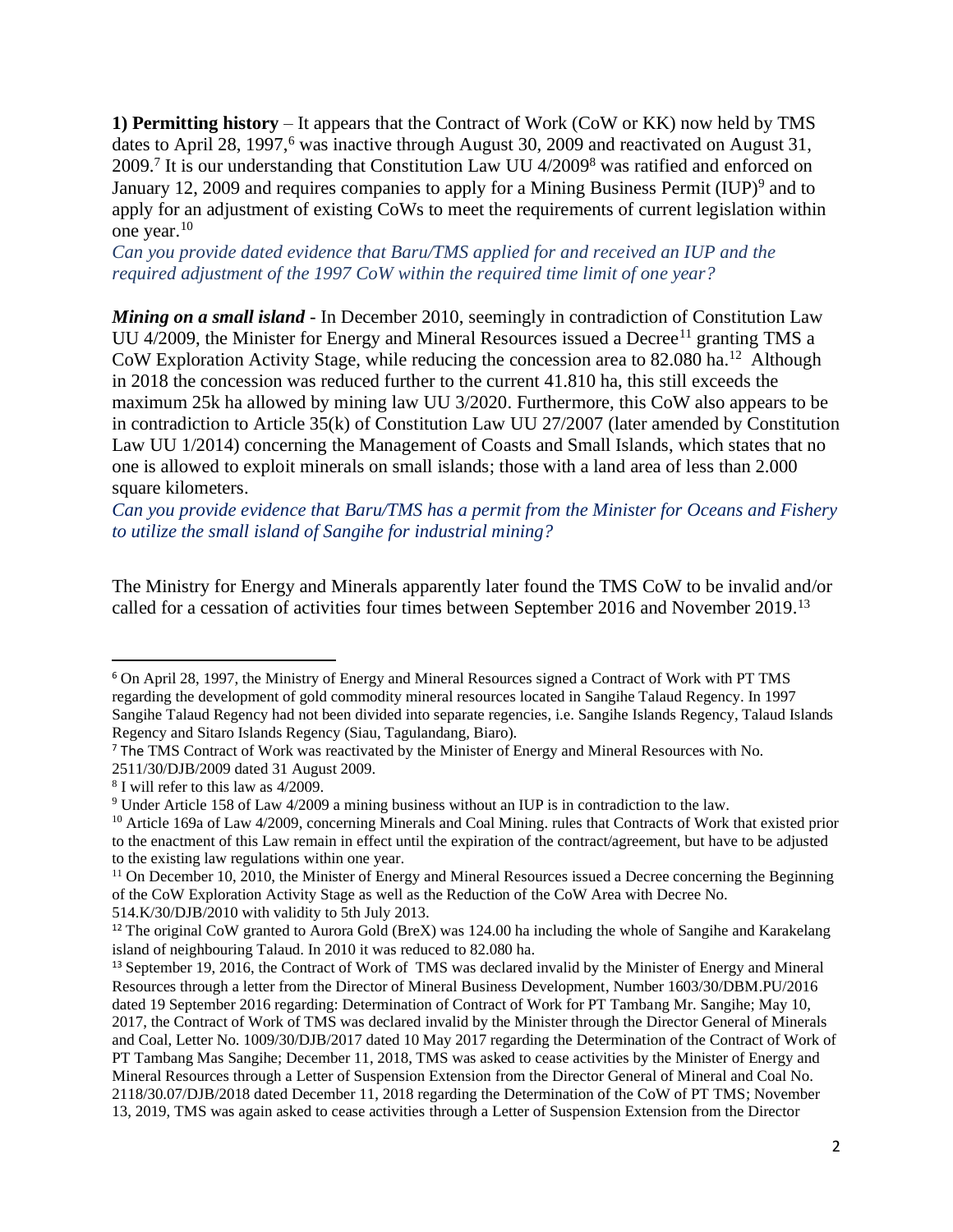*Can you confirm, or deny, that the CoW held by TMS was found to be invalid and/or that TMS was asked to cease activities by the Minister through his officials four times between September 2016 and November 2019 and support your response by evidence?*

Furthermore, the Sangihe Island's Regency Government, which has the authority to grant a "location recommendation" that confirms that a proposed use by a business in a specific location is in accordance with the regional zoning plan, in 2018 officially refused to grant its consent to the company's proposed location of business based on Indonesia's Constitution Law UU 27/2007 (later amended to Constitution Law UU 1/2014), concerning the Management of Coasts and Small Islands and prohibiting mining on islands with a land area of less than 2.000 square kilometers (Chapter 35(k) of UU 27/2007).<sup>14</sup> This law is reflected in the Regional Spatial Usage Plan (RTRW) for Sangihe 2014 – 2034, which aligns with UU 1/2014. *Can you provide evidence that Baru/TMS proposed mining project has received approval under the Spatial Usage Plan from the Sangihe Regency government*?

Regional Regulation (Perda 1/2017) for the Province of North Sulawesi relating to small islands does not mention Sangihe as an area mapped out for mining. Nonetheless, an Environmental Permit, Number: 503/DPMPTSPD/IL/182/IX/2020 dated 25 September 2020, was granted at the provincial level on the basis of Baru/TMS's EIA.<sup>15</sup>

On January 29, 2021, the Minister for Energy and Mineral Resources issued a DECISION OF THE MINISTER OF ESDM RI Number: 163.K/MB.04/DJB/2021, Concerning Approval for Increasing the Stage of Exploration to Production Operation Activities. As Baru puts it the "Company's licence was upgraded to 'Operation Production License' to advance the project to construction and production in 2022."<sup>16</sup> We understand that this license permits Baru to mine gold on Sangihe for the next 33 years, until January 2054, and that this greatly exceeds the 20 year maximum allowed under the 2020 mining law.

*Can you confirm that the length of time to mine granted to Baru/TMS is 33 years and that this exceeds the 20-year maximum set out in the 2020 mining law? Please provide a copy of the Baru/TMS EIA for the Sangihe project.*

*Mining in a forest area* – We understand that the mining concession is in a forest area called Sahendarumang and that the Sahendarumang forest is both a water source for villagers and habitat for the cerulean flycatcher, which is critically-endangered and endemic to the island. We also understand that open-pit mining is prohibited in forest areas.

*Can you confirm that Baru/TMS plans to mine gold via open pit in a forest area?*

General of Mineral and Coal, No. 1923/30.07/DJB/2019 dated November 13, 2019 regarding Determination of the CoW held by PT TMS.

<sup>&</sup>lt;sup>14</sup> The official letter number is cited in this newspaper article  $\frac{https://www.sinarharapan.net/penantian-masyarakat-}$ [sangihe-cahaya-keadilan-terbit-dari-ptun-jakarta-timur/](https://www.sinarharapan.net/penantian-masyarakat-sangihe-cahaya-keadilan-terbit-dari-ptun-jakarta-timur/) Letter no 050/28/63 dated 10th January 2018 by head of BKPRD, Secretary of Sangihe Regency, Edwin Roring SE.ME

<sup>&</sup>lt;sup>15</sup> [https://miningwatch.ca/sites/default/files/salinan\\_putusan\\_57\\_g\\_lh\\_2021\\_ptun\\_mdo.pdf](https://miningwatch.ca/sites/default/files/salinan_putusan_57_g_lh_2021_ptun_mdo.pdf)

<sup>&</sup>lt;sup>16</sup> Management's Discussion & Analysis, For the three months ended November 30, 2021. <https://sedar.com/CheckCode.do>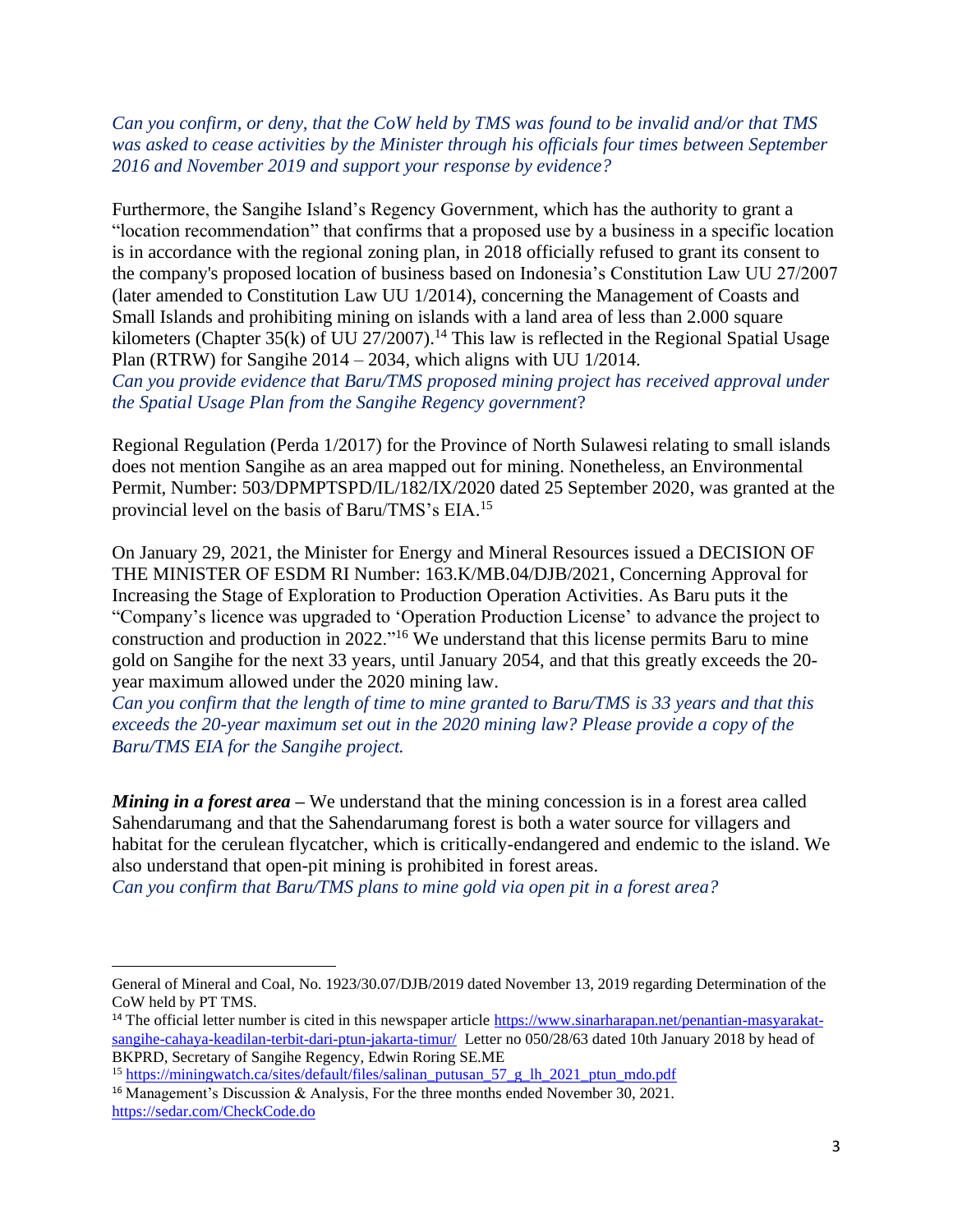*Community consultation and consent* - We understand that Article 135 of Constitution Law UU 4/2009 requires mining operators to consult with and seek prior consent from landowners or holders of land rights. As well, Constitution Law UU 32/2009, relating to communication transparency, and UU 1/2014 chapter 60(1) mandate the involvement of affected people in the Environmental Impact Assessment Study (EIA). We have seen reports that local traditional leaders (ketua adat) and affected people and local communities were not, or inadequately, consulted.<sup>17</sup>

*Can you provide evidence that Baru/TMS has received consent from all affected traditional leaders (ketua adat), affected people and local communities in preparing its EIA? Please provide a copy of the Baru/TMS EIA.* 

**2) Legal actions** – It is our understanding that legal actions have been initiated in regard to Baru's proposed mining on Sangihe Island at both the provincial and national level.

At the national level a case was filed on June 23, 2021 in the State Administrative Court in Jakarta<sup>18</sup> by several villagers of Bowone village against the Minister for Energy and Mineral Resources alleging that the Minister for Energy and Mineral Resources unlawfully granted an Approval for Increasing the Production Operation Stage of PT Tambang Mas Sangihe's Contract of Work by decree (163.K/MB.04/DJB/2021) on January 29, 2021. The case alleges that Article 158 under Law 4/2009 is clear that all mining operations must be authorized by an IUP, IPR or IUPK. We understand that on April 20, 2022 the court ruled that it does not have the jurisdiction to decide the case. This ruling was appealed by the plaintiffs on May 12, 2022.

The second lawsuit was filed by 56 women from Bowone and Binebas villages, in October 2021, in Manado, the capital of North Sulawesi Province, before the Manado Provincial Administrative Court alleging that an Environmental Permit to mine gold and silver on Sangihe Island was wrongly granted by North Sulawesi provincial authorities.

This case alleges that North Sulawesi provincial authorities violated Indonesian law as statutory provisions for granting an environmental assessment approval were neglected. Central in this suit is that affected communities were not involved in the assessment process as required by Constitution Law UU 32 of 2009. Also, that Indonesia's Constitution Law 1/2014, concerning the Management of Coasts and Small Islands, which also requires the involvement and rights of local people, was ignored. This suit also claims that the Sangihe Islands Regency Government's refusal, in January 2018, to provide consent to the company's proposed location of business, based on Indonesia's Constitution Law UU 27/2007, and the Regency Governor's objection to the Environmental Permit (EIA) granted to TMS, were ignored. The case refers to Constitution Law 1/2014 chapter 26 a(3), which states that the authority to grant a "location" recommendation," which confirms that a proposed use by a business in a specific location is in accordance with the regional zoning plan, lies with the Regency. Chapter 16 makes the required "location permit" conditional on being granted the "location recommendation" by the Regency. Chapter 18 states that the location permit is valid for two years and if not utilized, it can be cancelled. Chapter 23 doesn't include mining in business activities being considered suitable for small islands, thus UU 1/2014 follows Chapter 35(k) of Constitution Law UU 27/2007.

<sup>17</sup> [https://www.change.org/p/jokowi-sangihe-is-a-beautiful-small-island-we-reject-its-exploitation](https://www.change.org/p/jokowi-sangihe-is-a-beautiful-small-island-we-reject-its-exploitation-savesangiheisland-2)[savesangiheisland-2](https://www.change.org/p/jokowi-sangihe-is-a-beautiful-small-island-we-reject-its-exploitation-savesangiheisland-2)

<sup>&</sup>lt;sup>18</sup> Registered at the Registrar's Office of the Jakarta Administrative Court under No. 146/G/2021/PTUN-Jkt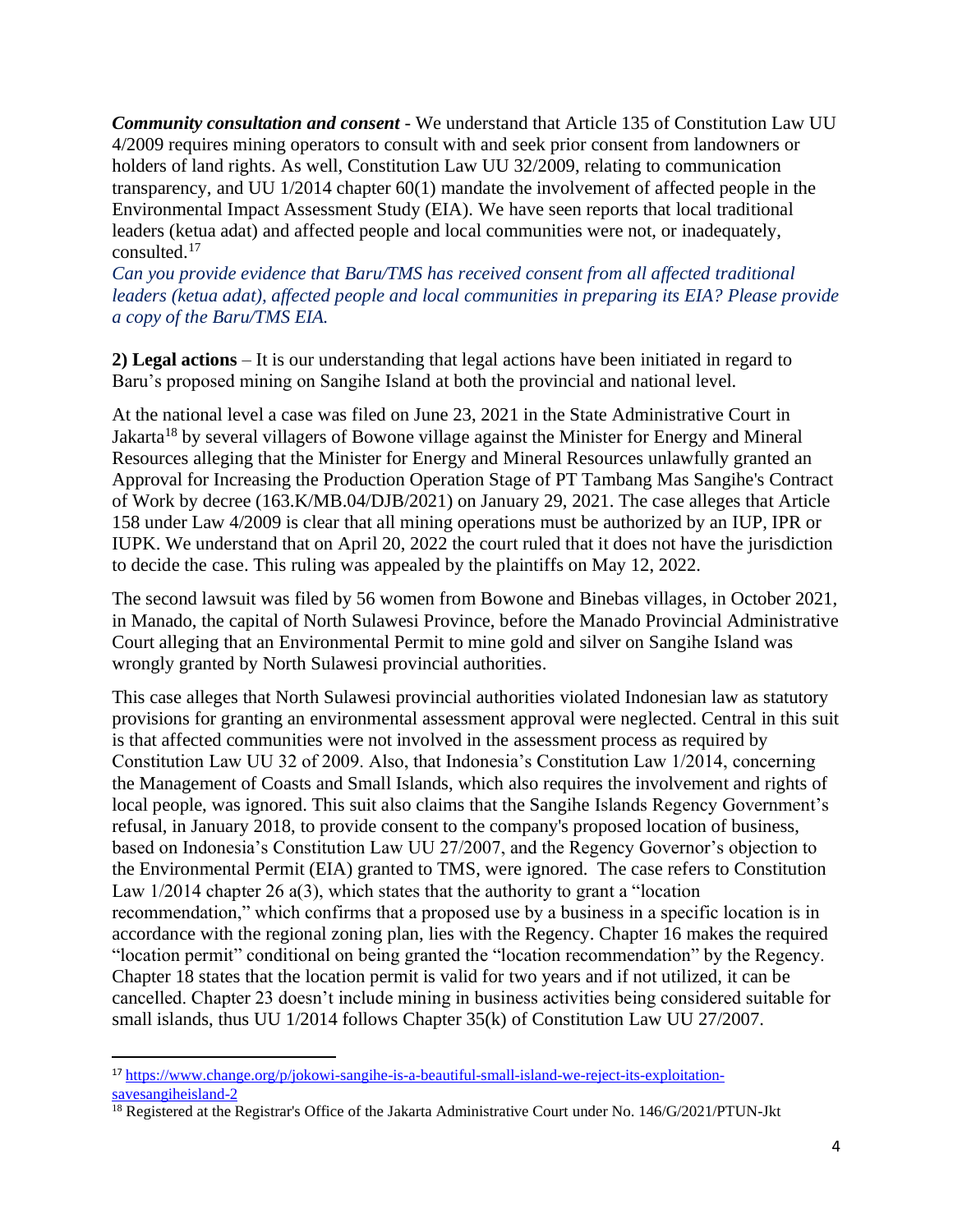On June 2, the Manado Administrative Court Panel of Judges found in favour of the 56 women, granting their request for a delay in the implementation of the Environmental Permit and granting their request for a suspension of activities in preparation for mining until legal proceedings are final.<sup>19</sup> North Sulawesi Provincial permit granting authorities have said they will appeal the decision.

TMS has stated publicly that it will ignore the ruling and continue with activities to prepare the site for mining. On June 12 Baru/TMS brought more heavy equipment to Sangihe Island. As of the date of this letter the heavy equipment was being blockaded by Sangihe villagers from reaching the mine site resulting in a conflict with police.<sup>20</sup> It is of concern that Baru/TMS appears to be ignoring the ruling of the Manado Administrative Court Panel of Judges and that this has led to an escalation of conflict locally with possible repercussions and violence against local rights defenders.

Baru has of the writing of this letter not issued any communication regarding the June 2 ruling of the Manado Administrative Court Panel of Judges.

These legal cases are a strong indication of a lack of a social license to operate. They also could have material effect on Baru/TMC's operations and should be disclosed in detail to shareholders. *Can you please provide references to public filings by Baru/TMC where the substance of the allegations in these two cases are fully disclosed to shareholders? Can you confirm that Baru/TMS intends to adhere to the laws of Indonesia, as minimally required by the Government of Canada, and halt all operations on Sangihe until the appeal of the cancellation of your Environmental Permit has been concluded?* 

**3) Local opposition** – Baru/TMS faces significant opposition to its proposed industrial gold mining operation from, among others: a local grassroots group called Save Sangihe Island, major church congregations on the island, the Board of Indigenous Peoples, Non-Government Organizations (local, regional, and national), students' organizations, as well as Sangihese communities in Jakarta and the diaspora.<sup>21</sup> A signature list circulated by SSI in May 2021 shows that 80% of the households in Bowone village and almost 100 % in Tamako and South Manganitu districts reject the gold mining project.<sup>22</sup>

<sup>19</sup> [https://miningwatch.ca/news/2022/6/10/indonesian-women-win-legal-victory-protect-small-island-home](https://miningwatch.ca/news/2022/6/10/indonesian-women-win-legal-victory-protect-small-island-home-canadian-baru-gold)[canadian-baru-gold](https://miningwatch.ca/news/2022/6/10/indonesian-women-win-legal-victory-protect-small-island-home-canadian-baru-gold)

<sup>20</sup> <https://miningwatch.ca/news/2022/6/15/baru-gold-ignores-court-order-putting-lives-indonesians-risk>

<sup>&</sup>lt;sup>21</sup> Among 36 organisations opposed to industrial mining on Sangihe Island are local organizations such as: Sangihe Protestant Church Congregation (GMIST) Sangihe and Jakarta, Sangihe Traditions Board (Badan Adat Sangihe), Kesatuan Pemuda Pegiat Budaya Sangihe, Kesatuan Kapitalaung (Kepala Desa) Menolak Tambang Sangihe, Polytechnical University Nusa Utara Civitas akademika Politeknik Nusa Utara, Alumni SMP 201 and SMA 1 Tahuna, Sanggar Seriwang Sangihe, Komunitas Seni Visual Secret, Perkumpulan Sampiri Sangihe, Sangihe Divers Club, KNTI – Sangihe, Kopitu Sangihe, AMAN Sangihe, GAMKI Sangihe, Pemuda GMPU, GP Ansor Sangihe, Gapoktan Organic Sangihe, AMPS, MPA Anemon, Mangasa Ngalipaeng, KPA Spink. Wider Indonesian NGO opposition includes national NGOs such as: JATAM, change.org and Greenpeace Indonesia, Walhi, Kontras, Econusa, Lokataru, Jaringnusa, Burung Indonesia, Aliansi Bhineka Tunggal Ika. At the Province of North Sulawesi level opposition is supported by Yayasan Suara Nurani Minaesa, WALHI Sulut, YLBHI-LBH Manado, Amalta, IMM – Sulut, and LMND Sulut.

<sup>22</sup> See, "Laporan Penelitian Investigasi Kabupaten Kepulauan Sangihe 27 Juni - 1 Juli 2021" by kontraS, a human rights organization. On page 29 it is mentioned that 140 families of Bowone reject TMS.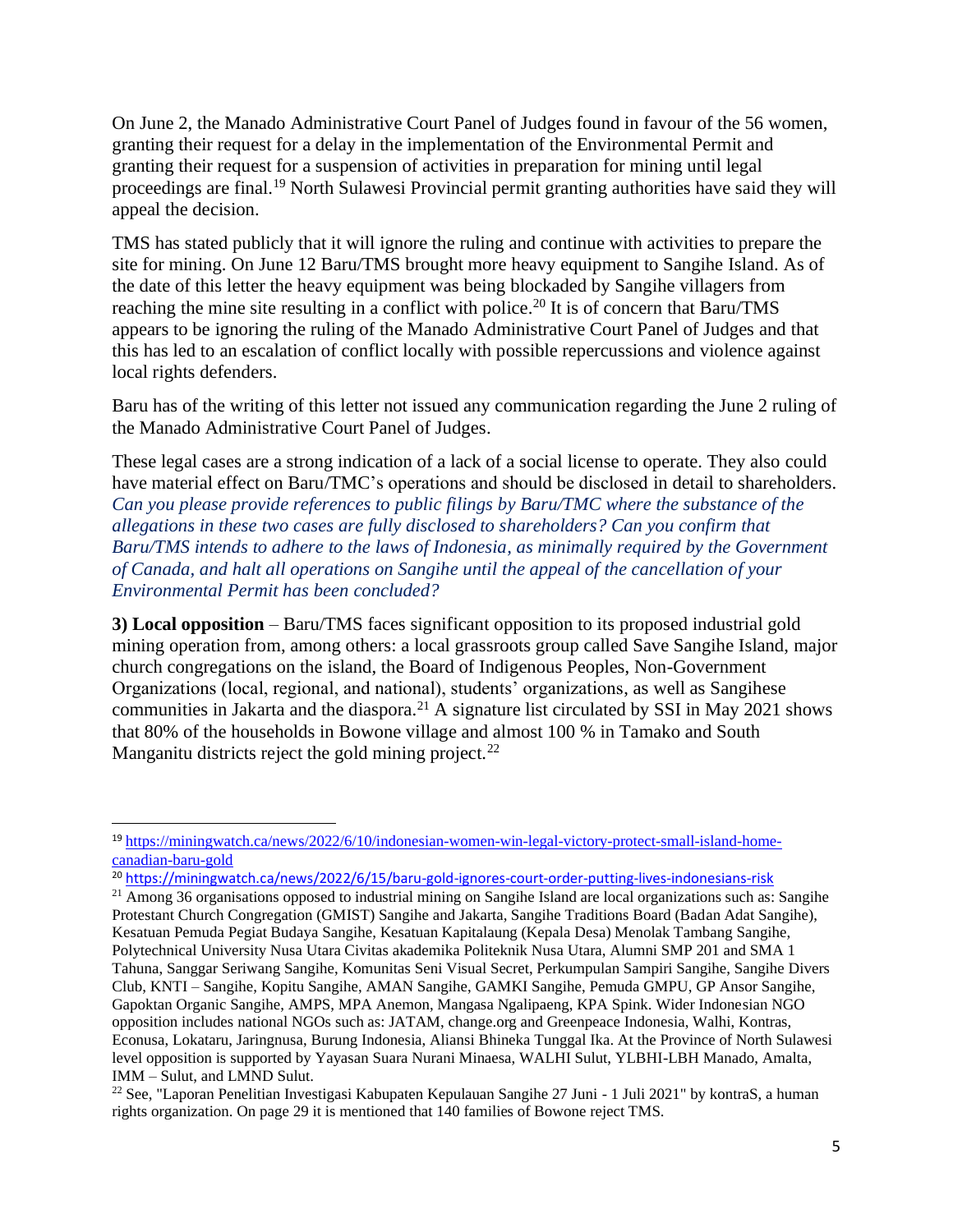Local opposition has apparently already affected the timing of Baru/TMC's planned operations as we understand that landing heavy mining equipment on the island, including a drill rig, has been prevented by local actions three times, namely between 22 to 24 December 2021, at the Pananaru Port on Sangihe, and on 3 February 2022 at Tahuna and Pananaru Ports on Sangihe, and on 23 February 2022 by the harbormaster of Mobongo Amurang Port on the North Sulawesi mainland; the latter because TMS had failed to provide him with the appropriate transportation documents.

It is our understanding that TMS must hold permits that apply in the Republic of Indonesia before it can transport heavy equipment to Sangihe Island and operate it there. This was apparently made clear by the head of the provincial transportation authority during a meeting in Manado on March 4th, 2022.<sup>23</sup> It appears that TMS does not yet have an Island Utilization Permit from the Minister of Marine Affairs and Fisheries as required for foreign companies to utilize Sangihe Island.

Local opposition is a strong indication of a lack of a social license to operate. It can also have material effect on Baru/TMS's operations and should be disclosed to shareholders. *Can you please provide evidence that Baru/TMS has an Island Utilization Permit from the Minister of Marine Affairs and Fisheries, as required for foreign companies to utilize Sangihe Island*? *Can you please provide references to filings by Baru/TMS where the extent and substance of local opposition is disclosed to shareholders in a comprehensive, even-handed and responsible manner?*

**4) Mine waste management** - As you know, the waste to product ratio in gold mining is high. Industrial mining on mountainous small tropical islands with high rainfall is problematic concerning usage of limited land and water for the operations, but also, particularly in mountainous volcanic deposits, from the point of view of waste management. We have not been able to find information on where you plan to put tailings impoundments and waste rock dumps and how you plan to ensure these do not contaminate groundwater, downstream surface water, and coastal areas.

## *Please provide a copy of the Baru/TMS EIA and any other information prepared by the company regarding mine waste management plans for the proposed project*.

Finally, the irony is not lost on us that Baru's profit-motivated efforts to mine gold, not a critical mineral for energy transition, on a small island thereby increasing risk to water and the surrounding ocean, flies in the face of the World Ocean Declaration previously signed by nearly 80 countries in May 2009 during the World Ocean Conference in Manado, in the very Province of North Sulawesi, where Sangihe Island is located. Indonesia hosted the conference and Canada attended.

The Declaration commits the signatories to undertaking the conservation and management of marine resources in a sustainable and long-term manner meeting internationally agreed development goals including the United Nations Millennium Development Goals on human

<sup>&</sup>lt;sup>23</sup> [https://manado.tribunnews.com/2022/03/05/pt-tms-kecewa-alat-berat-tak-bisa-menyebrang-ke-pulau-sangihe](https://manado.tribunnews.com/2022/03/05/pt-tms-kecewa-alat-berat-tak-bisa-menyebrang-ke-pulau-sangihe-kepolisian-siap-kawal-keamanan?page=all)[kepolisian-siap-kawal-keamanan?page=all](https://manado.tribunnews.com/2022/03/05/pt-tms-kecewa-alat-berat-tak-bisa-menyebrang-ke-pulau-sangihe-kepolisian-siap-kawal-keamanan?page=all)